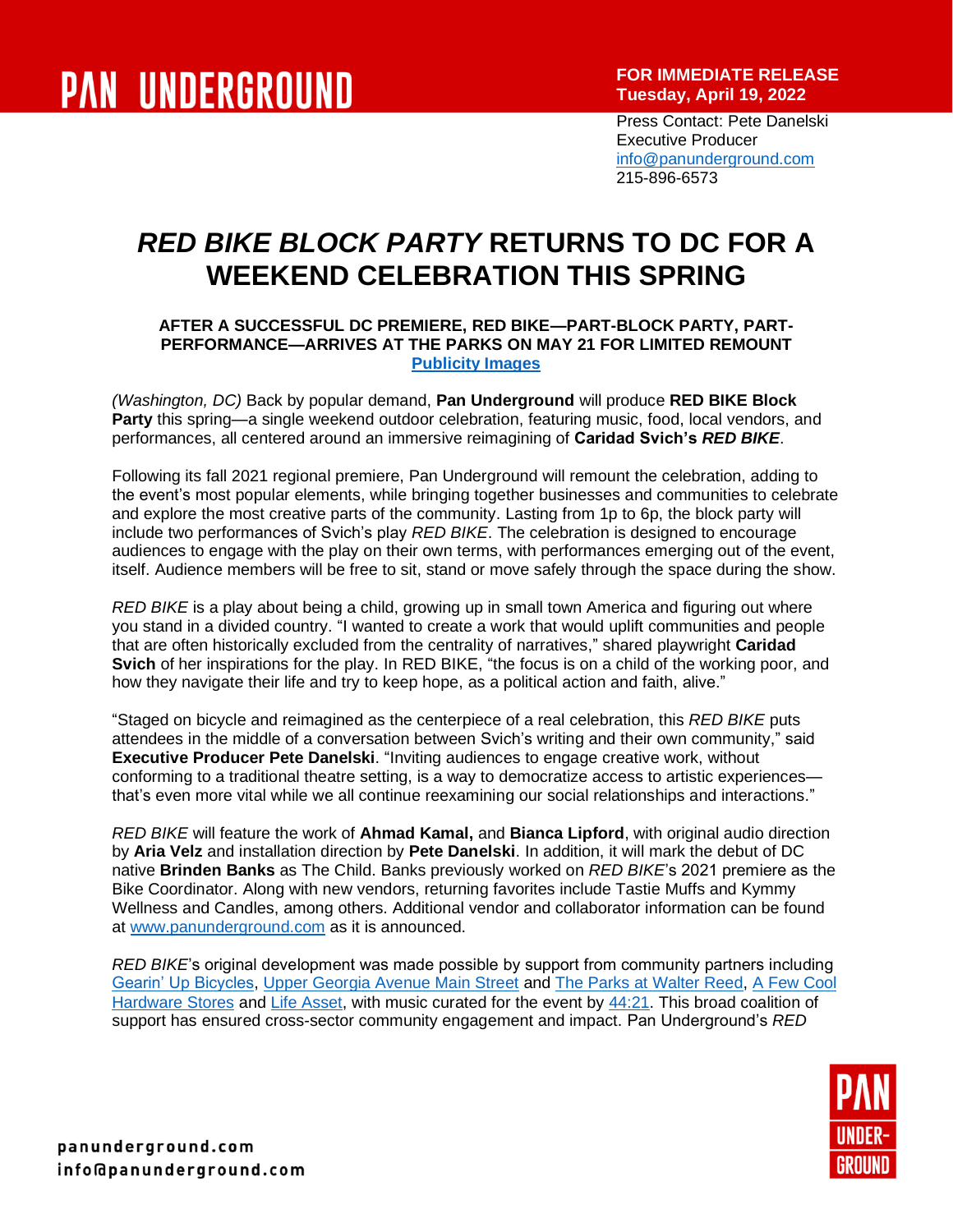*BIKE* gained local and national attention with articles in [Washington City Paper,](https://washingtoncitypaper.com/article/537070/red-bike-breathes-new-life-into-local-theater/) [District Fray](https://districtfray.com/articles/red-bike-premieres/) and [American Theatre Magazine.](https://www.americantheatre.org/2021/10/28/taking-it-to-the-streets-on-a-red-bike/)

### **RED BIKE BLOCK PARTY SCHEDULE**

**May 21, 2022: 1P.** Block Party Begins

- **2P.** *RED BIKE* Performance Begins
- **3P.** Block Party Continues (Vendors, Food, Performers)
- **5P.** *RED BIKE* Performance Begins
- **6P.** Block Party Wraps Up

## **TICKETS**

Tickets for RED BIKE Block Party will go on sale Saturday April 23, 2022. Multiple ticketing levels available, including Pay-What-You-Can options. No one will be turned away for a lack of funds. Tickets will be available through [panunderground.com](https://www.panunderground.com/blockparty) and will remain on sale through May 21.

## **BIOS**

**Brinden Banks** in his acting debut, aspires to bring the vision of *RED BIKE* to life through imagination and discipline to portray The Child. Brinden previously worked as Bike Coordinator on Pan Underground's *RED BIKE* (regional premiere).

**Pete Danelski** (He/him) is a director, producer, and creative facilitator, based in Washington, DC, making work all over. Pete creates theatre and performance through a variety of means and forms. Directing, associate and assisting credits include Folger Theatre, Theatre J, Gallery Players, Rorschach, The Performance Interface Lab, Pennsylvania Shakespeare Festival Round House Theatre and DeSales University. Original projects include The Lower Depths Project, woolgatherings, as well as Every Hour/Chekhov in 8—developed with support of the Drama League of New York City. Pete co-adapted the first American adaptation of the Čapek brother's Adam the Creator, which received a reading at the Embassy of the Czech Republic in 2019. Pete has developed work through a Kennedy Center Office Hours Residency. He is a 2019 Director-in-Residence with The Drama League of New York and a member of the Lincoln Center Theater Directors Lab. Pete is also founder and Executive Producer of Pan Underground. His writing has been published internationally in Shakespeare, the journal of the British Shakespeare Association. M.Phil., Trinity College Dublin.

**Ahmad Kamal** is so happy to be a part of this project with such a wonderful cohort of artists. Ahmad is a stage, film and voice actor in the DC area. He has performed in numerous theaters around town and will be performing at the Folger Theatre this upcoming spring. Ahmad holds a BFA from the University of Virginia and an MA from Bristol Old Vic Theatre School.

**Bianca Lipford** is a Washington D.C native and a proud graduate of American University with a BA in Musical Theatre. Previous shows include: Everyman Theatre: Flyin' West (Minnie Dove Charles); Mosaic Theater Company: Queens Girl in Africa (U/S Jackie), The Till Trilogy - That Summer in Sumner (Mamie Till Bradley and others); Keegan Theatre: Little Wars (Addy), As You Like It (Phoebe); Capital Fringe: She Sings Light (Meira); Creative Cauldron: Audrey The Musical (Edith Head); Rorschach Theatre: Magic In Rough Spaces-When The Stars Go Out (Polly); Avant Bard: B



panunderground.com info@panunderground.com